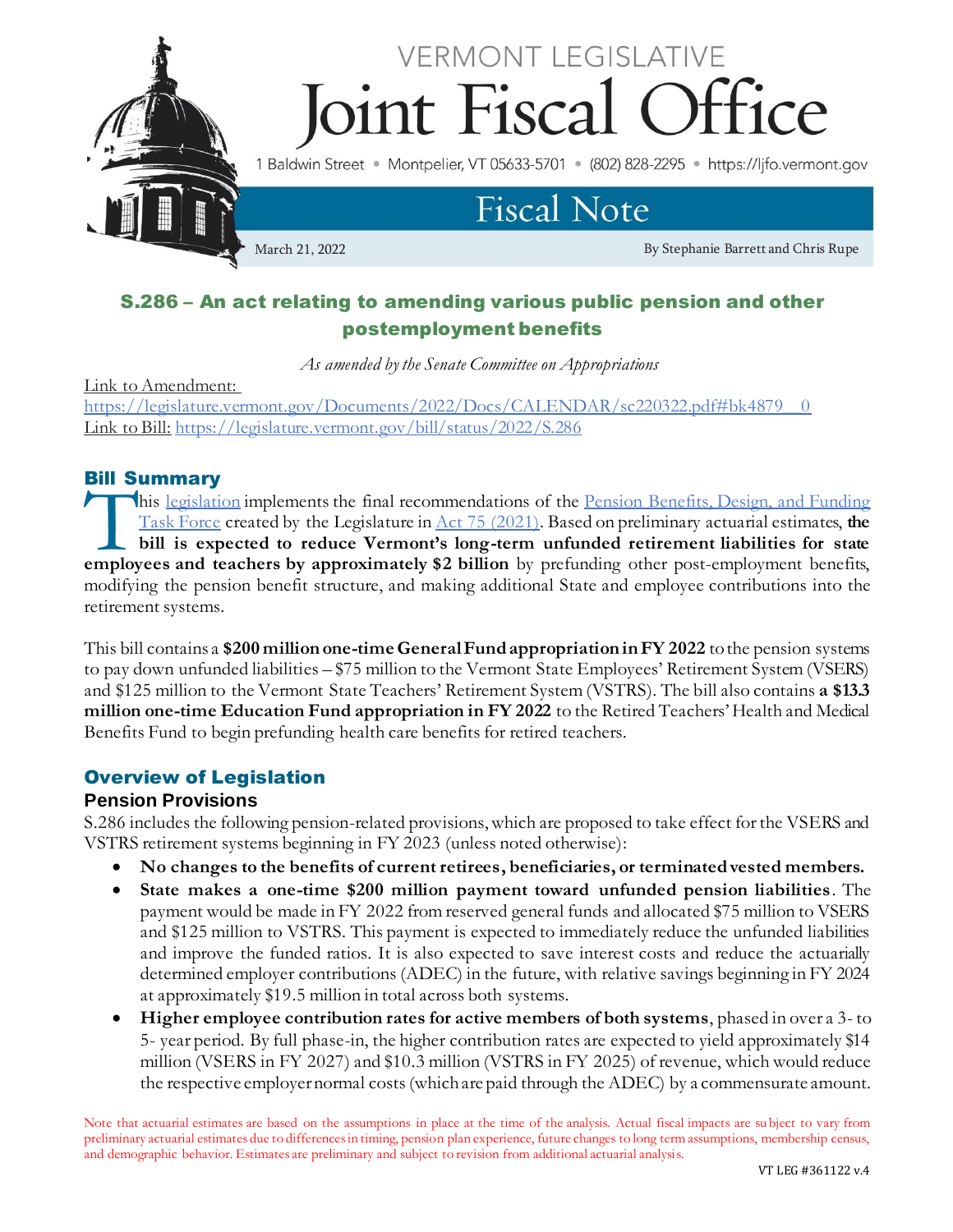- **Modifications to the Cost-of-Living-Adjustment (COLA) formula for all employee groups, plus changes to other terms of the pension benefit for VSERS Groups C and D**. The proposed changes are expected to yield approximately \$58 million of unfunded liability reduction and \$8.7 million of relative ADEC savings for VSERS, and \$35 million of unfunded liability reduction and \$4.8 million of relative ADEC savings for VSTRS.
- **State commits to ongoing additional payments toward the unfunded liability**. Beginning in FY 2024, an additional payment above the actuarially recommended amount would be included in the annual appropriation requests for the pension systems. The additional payment would increase to a maximum of \$15 million per system by FY 2026 and remain in place until the respective systems reach 90 percent funded. This provision effectively reinvests a portion of the expected future cost savings from the \$200 million one-time payment and pension modifications into further paying down the accrued unfunded pension liabilities.

# **Other Post-Employment Benefits (OPEB)**

Sections 7, 13, and 14 contain language to prefund health care benefits (OPEB) for retired State employees and teachers. Currently, benefits for today's retirees are funded on a pay-as-you-go basis with minimal prefunding. By prefunding, the State will realize a reduction of its unfunded liabilities by approximately \$891.3 million for VSERS and \$836.8 million for VSTRS due to the ability to discount liabilities using the 7.0% rate of return adopted by the Vermont Pension Investment Commission (VPIC) for the pension investments rather than the lower 2.2% rate that must be used in the absence of prefunding per government accounting rules. Prefunding will result in long-term savings from the ability to take advantage of compound investment gains over time to fund future benefits, but it will require higher expenses in the near term. In FY 2023, \$15.1 million is needed from the Education Fund to begin funding the OPEB normal cost, and approximately \$15 million of General Fund is needed across both systems to transition to prefunding. Other provisions of the bill, however, such as the proposed increases to employee contribution rates, COLA modifications, and the impact of one-time State contributions, are expected to result in future recurring savings in pension costs that will offset a substantial portion of the added fiscal impact from prefunding OPEB. Additionally, Section 15 proposes to repeal the July 1, 2023 sunset for the annual charge for teacher health care paid by Local Education Agencies per [16 V.S.A. §](https://legislature.vermont.gov/statutes/section/16/055/01944d) 1944d. This language continues the practice of LEAs making annual contributions toward OPEB costs for teachers hired after July 1, 2015.

#### **Year-End Surplus Construct**

**Beginning with the close of FY 2023,** Section 18 amends the existing statutory construct in 32 V.S.A.  $\frac{\S 308c(a)}{3}$  that dedicates 50 percent of unreserved and undesignated end of year General Fund surpluses to the Vermont State Employees' Postemployment Benefits Trust Fund (VSERS OPEB). The bill would instead direct any such surpluses equally to the VSERS and VSTRS pension systems. If surpluses exist at the close of the year this will further strengthen the fiscal position of those systems. It is not possible to accurately estimate the fiscal impact of this provision since the amount of unreserved and undesignated surpluses are subject to other spending decisions and actual end-of-year revenue collections which vary from year to year. However, if additional contributions are made into the pension systems under this provision, it will have a positive impact on the funded ratios and size of future required employer contributions.

#### **Other Provisions**

Sections 8, 9, 10, and 16 propose clarifying amendments to several provisions enacted in Act 75 (2021) pertaining to the required frequency of experience studies and asset and liability studies for the three statewide pension systems. Act 75 stipulated that the Vermont Pension Investment Commission (VPIC) shall perform asset and liability studies on a three-year basis beginning on July 1, 2022. Act 75 further stipulated that the three Retirement Boards perform experience studies at least once every three years after the effective date of the Act–the prior requirement was at least once every five years. The language in these sections clarifies, where appropriate, that the three-year cycle is defined as three *fiscal years* of actuarial data, not the three-year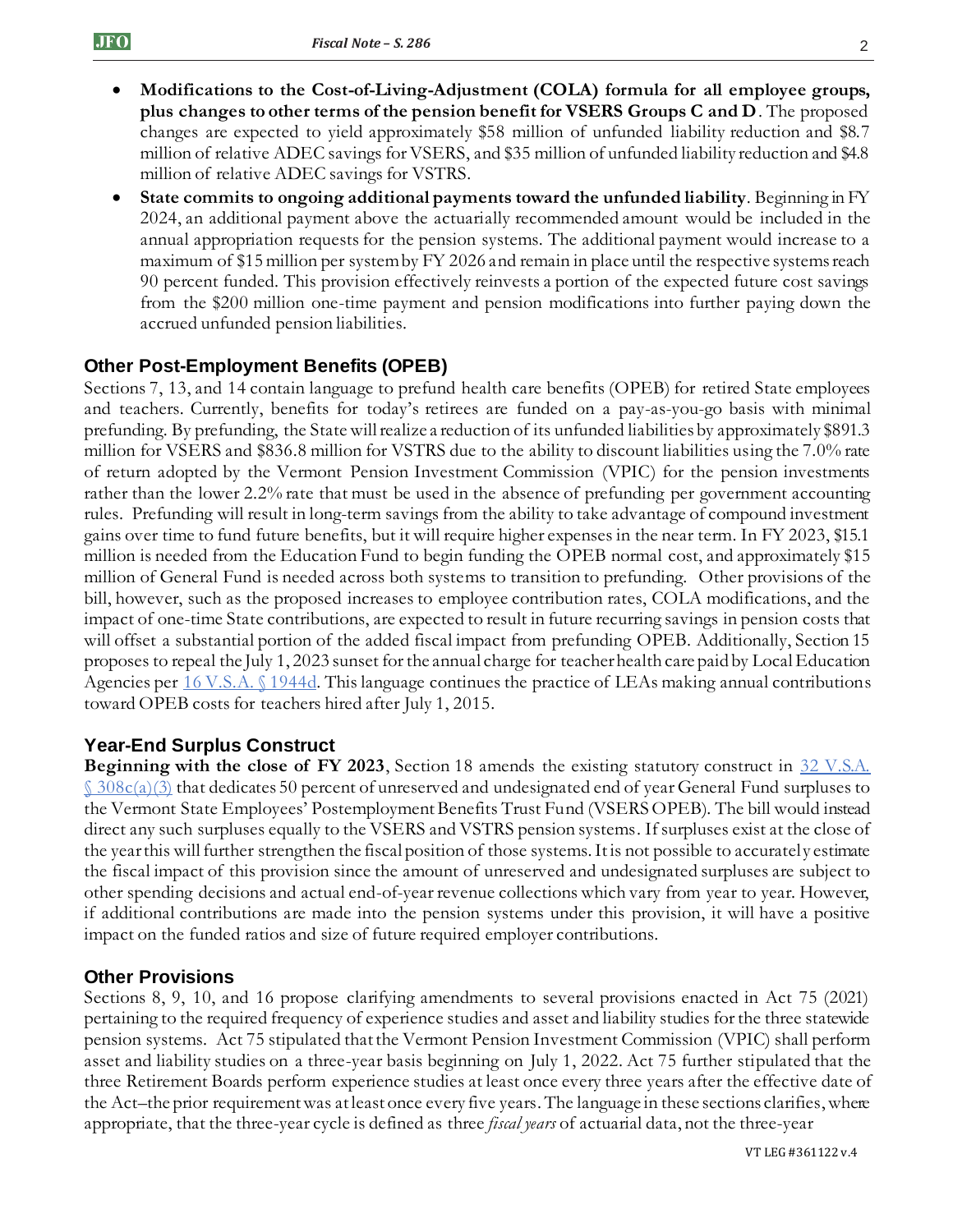anniversary of the completion date of the most recent studies. The language also provides the VPIC and Retirement Boards with the option to delay the upcoming studies by a year in order to include FY 2023 data in the studies. The most recently completed experience studies were based on the FY 2019 valuations. Without this change, the next experience studies would cover data for the three fiscal years from FY 2020 through FY 2022 and omit many impacts from the proposed changes contained in this bill, which take effect in FY 2023. The Vermont Municipal Employees' Retirement System (VMERS) is outside the scope of the remainder of the bill, but this specific change is also proposed to apply to that system for the administrative convenience of having all three pension systems complete experience studies and review actuarial assumptions on the same schedule.

# Modifications to the State Employees' Retirement System (VSERS) **Proposed Pension Benefit Changes**

S.286 proposes numerous modifications to the pension benefit structure for VSERS active members *(see Table 1).* No proposed changes would impact current retirees, beneficiaries, or terminated vested members. Certain proposed changes would not apply to active members who are at or approaching eligibility for normal or unreduced retirement as of the effective date of the changes (July 1, 2022).

Preliminary actuarial analysis commissioned for the Pension Task Force expects these proposed changes will reduce the State's actuarially determined employer contribution (ADEC) by approximately \$8.7 million and the VSERS unfunded liability by approximately \$58 million. These impacts come primarily from the proposed changes to the COLA benefit, which are expected to lead to a change in the long-term actuarial assumptions used to calculate the normal cost and accrued liabilities. Reductions in the ADEC accrue to the funds of State government in proportion to those funds' shares of the active payroll – approximately 40% typically falls to the General Fund, with the rest charged to federal and special funds.

| Table 1: VSERS Current and Proposed Pension Provisions |                                                                                                                  |                                                                                                                                                                                  |                                                                                                                                                                                                                                                                                                                                                                                                                                                                                                  |                     |  |
|--------------------------------------------------------|------------------------------------------------------------------------------------------------------------------|----------------------------------------------------------------------------------------------------------------------------------------------------------------------------------|--------------------------------------------------------------------------------------------------------------------------------------------------------------------------------------------------------------------------------------------------------------------------------------------------------------------------------------------------------------------------------------------------------------------------------------------------------------------------------------------------|---------------------|--|
|                                                        | <b>Current</b>                                                                                                   | <b>Proposed</b>                                                                                                                                                                  | <b>Comments</b>                                                                                                                                                                                                                                                                                                                                                                                                                                                                                  | <b>Bill</b><br>Sec. |  |
|                                                        |                                                                                                                  | Group C - Law Enforcement/Public Safety (439 active members - FY 2021)                                                                                                           |                                                                                                                                                                                                                                                                                                                                                                                                                                                                                                  |                     |  |
| Unreduced<br>early retirement                          | Age 50 with at least 20<br>years of service<br>(whichever is later)                                              | No change                                                                                                                                                                        | Most Group C members retire under unreduced early<br>retirement at age 50 with at least 20 years of service.<br>No change is proposed.                                                                                                                                                                                                                                                                                                                                                           |                     |  |
| Mandatory<br>normal<br>retirement                      | Age 55 with at least 5<br>years of service, or<br>completion of 30 years<br>of service (whichever is<br>earlier) | Age 57 with at least 5<br>years of service, or<br>completion of 30 years of<br>service (whichever is<br>earlier)                                                                 | The mandatory normal retirement age is proposed to<br>increase from age 55 to 57. This recommendation will<br>not change the current age 55 normal retirement<br>eligibility or require any members to work until age 57 if<br>they are otherwise eligible to retire sooner.                                                                                                                                                                                                                     | Sec.3               |  |
| Max Benefit<br>Payable                                 | 50% of Average Final<br>Compensation                                                                             | 50% of Average Final<br>Compensation, plus 1.5%<br>for each year of continuous<br>service worked after 7/1/22<br>after reaching the later of<br>Age 50 or 20 years of<br>service | Proposed to incentivize members to voluntarily work<br>beyond the age at which they are eligible to retire with<br>an unreduced benefit (age 50 with at least 20 years of<br>service). As of FY 2021, only 12 of the 439 active Group<br>C members (2.7%) remained in service beyond the age<br>at which they are eligible for unreduced early<br>retirement. Encouraging additional members to retire<br>at later ages than they otherwise would is expected to<br>result in actuarial savings. | $Secs.3-$           |  |
| <b>COLA</b>                                            | Member must receive a<br>retirement benefit for at<br>least 12 months before<br>receiving a COLA                 | Member must receive a<br>retirement benefit for at<br>least 24 months before<br>receiving a COLA                                                                                 | Proposed change would only apply to active members<br>who become eligible for normal or unreduced early<br>retirement on or after 7/1/22.                                                                                                                                                                                                                                                                                                                                                        | Sec.5               |  |
| <b>COLA</b>                                            | Net percentage change<br>in the CPI used to<br>calculate the COLA has<br>a 1% minimum, 5%<br>maximum             | Net percentage change in<br>the CPI used to calculate<br>the COLA has a 4%<br>maximum                                                                                            | Proposed change would only apply to active members<br>who become eligible for normal or unreduced early<br>retirement on or after 7/1/22.                                                                                                                                                                                                                                                                                                                                                        | Sec. 5              |  |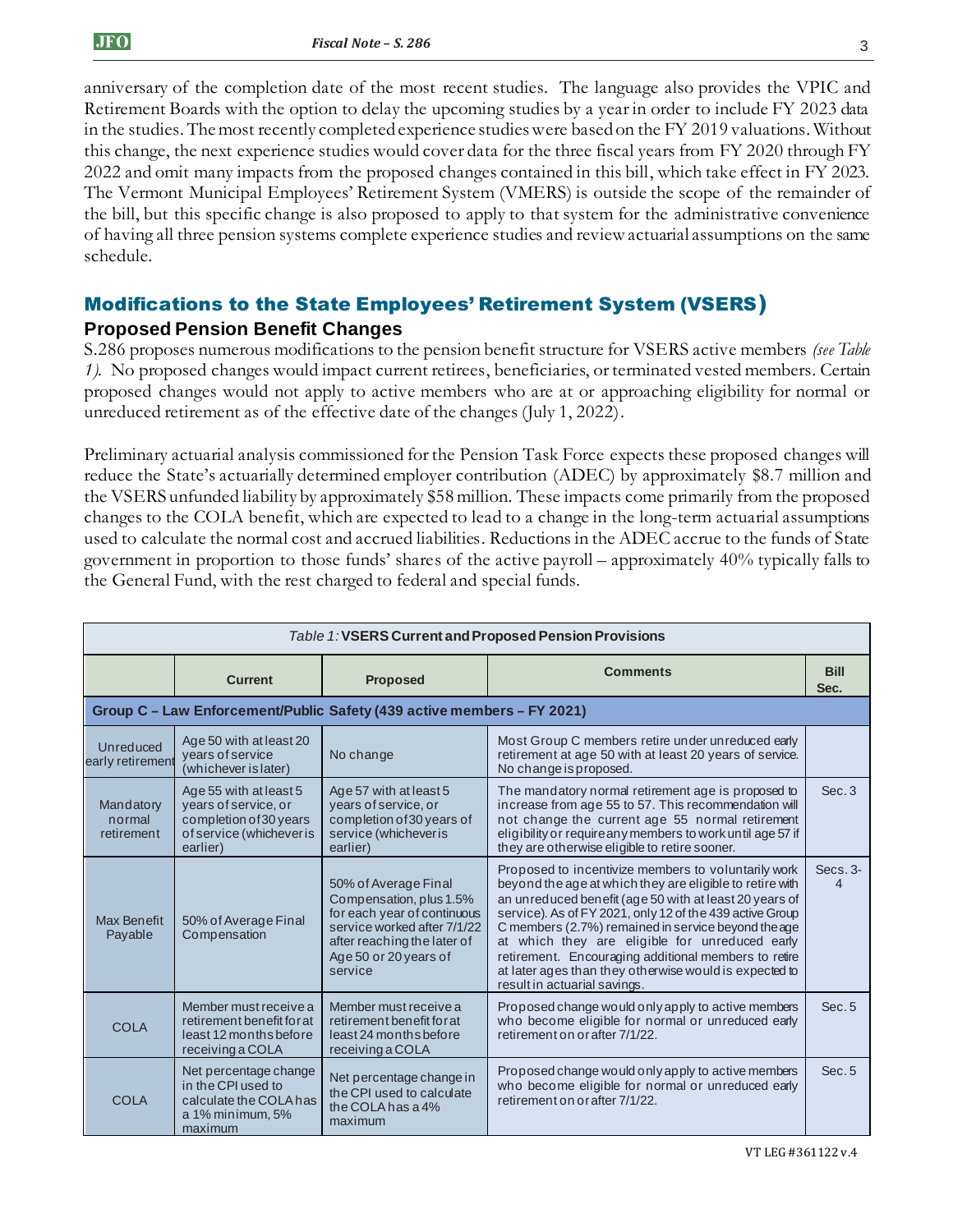| Group D - Judicial (51 active members - FY 2021) |                                                                                                      |                                                                                                                                                                         |                                                                                                                                                                                                                                                                                                                                                       |        |  |
|--------------------------------------------------|------------------------------------------------------------------------------------------------------|-------------------------------------------------------------------------------------------------------------------------------------------------------------------------|-------------------------------------------------------------------------------------------------------------------------------------------------------------------------------------------------------------------------------------------------------------------------------------------------------------------------------------------------------|--------|--|
| Average Final<br>Compensation                    | Final salary at<br>retirement                                                                        | Average of 2 highest<br>consecutive years                                                                                                                               | Proposed change would not apply to active members<br>who are age 57+ with at least 5 years of service, or to<br>members with 15+ years of service at any age, as of<br>6/30/2022.                                                                                                                                                                     | Sec. 2 |  |
| Unreduced<br>normal<br>retirement                | Age 62 with at least 5<br>years of service                                                           | For members first<br>appointed on or after<br>7/1/2022, age 65 with at<br>least 5 years of service                                                                      | Proposed change would increase normal retirement<br>age from 62 to 65 for new hires. Group D members are<br>typically hired at, and work to, later ages than other<br>groups. As of FY 2021 only 22 of the 51 active Group<br>D members (43.1%) were younger than age 60, and 29<br>of the 51 active Group D members (56.9%) were at<br>least age 60. | Sec. 2 |  |
| <b>Max Benefit</b><br>Payable                    | 100% of Final Salary                                                                                 | 80% of Average Final<br>Compensation (2 highest<br>consecutive years)                                                                                                   | Proposed change would not apply to active members<br>who are age 57+ with at least 5 years of service, or to<br>members with 15+ years of service at any age, as of<br>6/30/2022.                                                                                                                                                                     | Sec.3  |  |
| <b>COLA</b>                                      | Member must receive a<br>retirement benefit for at<br>least 12 months before<br>receiving a COLA     | Member must receive a<br>retirement benefit for at<br>least 24 months before<br>receiving a COLA                                                                        | Proposed change would only apply to active members<br>who are appointed or elected on or after 7/1/22.                                                                                                                                                                                                                                                | Sec. 5 |  |
| <b>COLA</b>                                      | Full COLA (100% of net<br>CPI change) on full<br>amount of retirement<br>benefit paid.               | Full COLA (100% of net<br>CPI change) on first<br>\$75,000 of retirement<br>benefit paid. Reduced<br>COLA (50% of net CPI<br>change) on benefit paid<br>above \$75,000. | Proposed change would only apply to active members<br>hired on or after 7/1/22.                                                                                                                                                                                                                                                                       | Sec. 5 |  |
|                                                  |                                                                                                      | Group F - General Public Employees (7,701 active members - FY 2021)                                                                                                     |                                                                                                                                                                                                                                                                                                                                                       |        |  |
| <b>COLA</b>                                      | Member must receive a<br>retirement benefit for at<br>least 12 months before<br>receiving a COLA     | Member must receive a<br>retirement benefit for at<br>least 24 months before<br>receiving a COLA                                                                        | Proposed change would only apply to active members<br>who are eligible for normal or unreduced early<br>retirement on or after 7/1/22.                                                                                                                                                                                                                | Sec. 5 |  |
| <b>COLA</b>                                      | Net percentage change<br>in the CPI used to<br>calculate the COLA has<br>a 1% minimum, 5%<br>maximum | Net percentage change in<br>the CPI used to calculate<br>the COLA has a 4%<br>maximum                                                                                   | Proposed change would only apply to active members<br>who become eligible for normal or unreduced early<br>retirement on or after 7/1/22.                                                                                                                                                                                                             | Sec. 5 |  |

# **Proposed Employee Contribution Rates**

Section 6 proposes numerous modifications to the member contribution rates paid by active employees, beginning in FY 2023 *(see Table 2).* Employee contributions are made on a pre-tax basis and revenue is credited toward the normal cost of the member's future pension benefits (not toward the unfunded liability). Additional revenue raised through employee contributions reduces employer pension expenses (the ADEC) by paying a greater share of the total normal cost that would otherwise fall to the employer to pay.

| Table 2: VSERS Current and Proposed Pension Employee Contribution Rates |                |                                                                                    |                                                                                                                                                                                                                            |                     |  |  |
|-------------------------------------------------------------------------|----------------|------------------------------------------------------------------------------------|----------------------------------------------------------------------------------------------------------------------------------------------------------------------------------------------------------------------------|---------------------|--|--|
|                                                                         | <b>Current</b> | <b>Proposed</b>                                                                    | <b>Comments</b>                                                                                                                                                                                                            | <b>Bill</b><br>Sec. |  |  |
| Group C                                                                 | 8.53%          | 0.5% increase per year for 3 years                                                 | Beginning in FY 2023, for all active members. The<br>contribution rate would be 10.05% at full phase-in (FY)<br>$2025$ ).                                                                                                  | Sec. 6              |  |  |
|                                                                         | 6.65%          | Base salary < 25 <sup>th</sup> percentile: No<br>change.                           | Beginning in FY 2023, for all active members. The<br>proposed rates mirror those proposed for Group F.<br>5-year phase-in of contribution increases, by salary<br>quartile. A member's contribution rate would be based on | Sec. 6              |  |  |
| Group D                                                                 |                | Base salary $25^{th} - 50^{th}$ percentile: 0.5%<br>increase per year for 3 years. | the quartile their base hourly rate of pay falls within, with<br>the rate charged to every dollar earned by the member<br>each fiscal year. Quartiles calculated annually.                                                 |                     |  |  |
|                                                                         |                | Base salary $50^{th} - 75^{th}$ percentile: 0.5%                                   | By full phase-in (FY 2027), contribution rates would be:                                                                                                                                                                   |                     |  |  |
|                                                                         |                | increase per year for 4 years.                                                     | $0 - 25$ <sup>th</sup> percentile:<br>6.65%                                                                                                                                                                                |                     |  |  |
|                                                                         |                |                                                                                    | $25th - 50th$ percentile: 8.15%                                                                                                                                                                                            |                     |  |  |
|                                                                         |                | Base salary $75^{th}$ + percentile: 0.5%<br>increase per year for 5 years.         | $50^{th} - 75^{th}$ percentile: 8.65%                                                                                                                                                                                      |                     |  |  |
|                                                                         |                |                                                                                    | $75th +$ percentile:<br>9.15%                                                                                                                                                                                              |                     |  |  |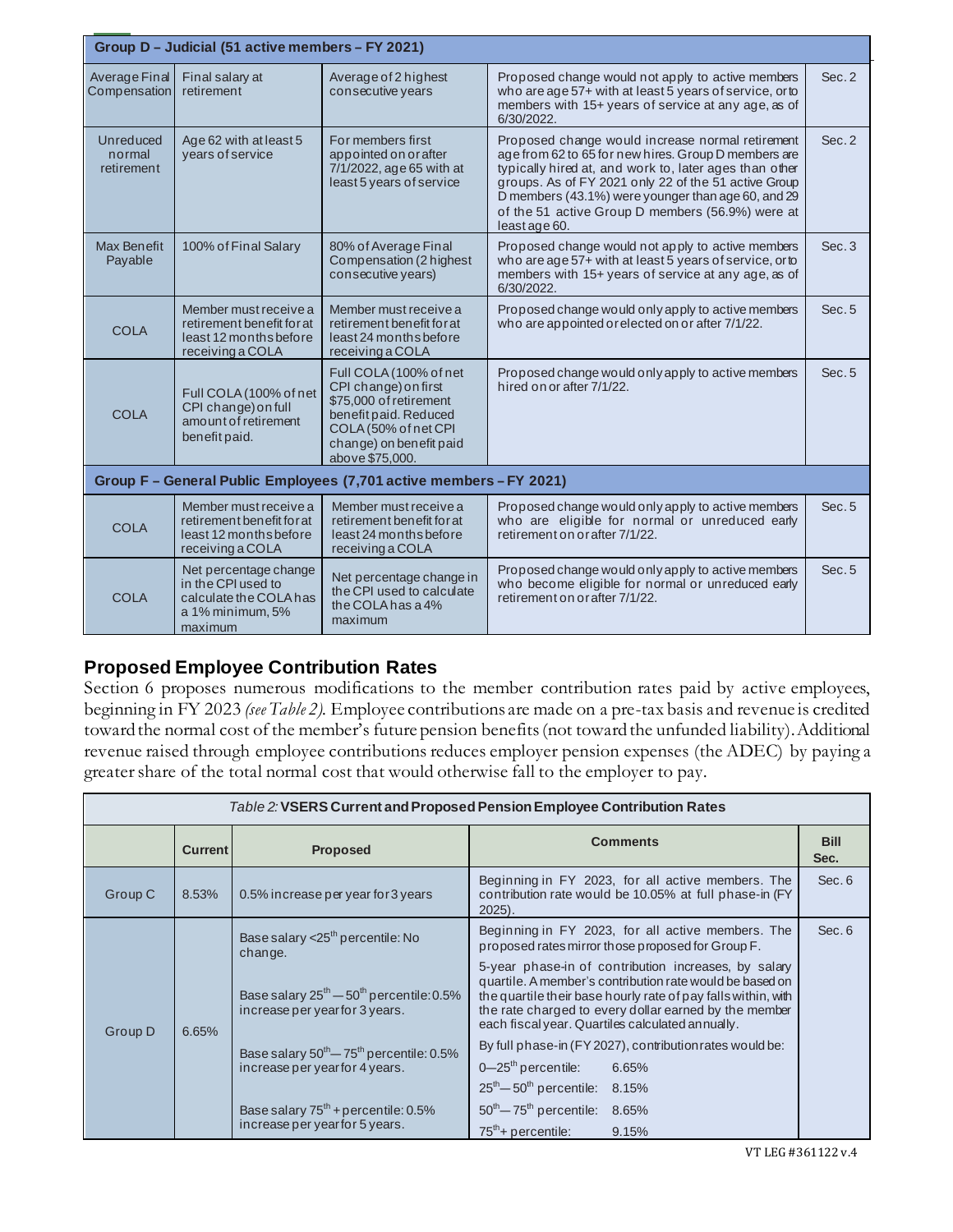|         |       | Base salary $<$ 25 <sup>th</sup> percentile: No<br>change.<br>Base salary $25^{th}$ - $50^{th}$ percentile: 0.5%<br>increase per year for 3 years.            | Beginning in FY 2023, for all active members. The<br>proposed rates mirror those proposed for Group D.<br>5-year phase-in of contribution increases, by salary<br>quartile. A member's contribution rate would be based on<br>the quartile their base hourly rate of pay falls within, with<br>the rate charged to every dollar earned by the member<br>each fiscal year. Quartiles calculated annually. | Sec. 6 |
|---------|-------|---------------------------------------------------------------------------------------------------------------------------------------------------------------|----------------------------------------------------------------------------------------------------------------------------------------------------------------------------------------------------------------------------------------------------------------------------------------------------------------------------------------------------------------------------------------------------------|--------|
| Group F | 6.65% | Base salary $50^{th} - 75^{th}$ percentile: 0.5%<br>increase per year for 4 years.<br>Base salary $75th$ + percentile: 0.5%<br>increase per year for 5 years. | By full phase-in (FY 2027), contribution rates would be:<br>$0 - 25$ <sup>th</sup> percentile:<br>6.65%<br>$25th - 50th$ percentile: 8.15%<br>$50^{th} - 75^{th}$ percentile: 8.65%<br>$75^{th}$ + percentile:<br>9.15%                                                                                                                                                                                  |        |

Preliminary actuarial analysis commissioned for the Pension Task Force expects these proposed changes will generate approximately \$2.8 million of revenue in FY 2023, growing to approximately \$14 million by FY 2027 when the proposed rates are fully phased in across all groups *(see Table 3)*. Actual amounts may fluctuate from estimates, however, due to timing factors and fluctuations in the census and payroll characteristics of the active workforce.

After full phase-in of the proposed rate structure (expected to occur in FY 2025 for Group C, and FY 2027 for Groups D and F), overall payroll growth is expected to increase at a long-term annual growth rate of 3.5%. Revenue from employee contributions, in turn, would expect to increase at a similar pace with the size of the overall payroll when all else is equal.

| Table 3: Estimated Additional Revenue from<br><b>Proposed VSERS Employee Contributions</b><br>(\$ millions) |                |                |  |  |
|-------------------------------------------------------------------------------------------------------------|----------------|----------------|--|--|
| <b>Fiscal Year</b>                                                                                          | <b>Group C</b> | <b>Group F</b> |  |  |
| FY 2023                                                                                                     | 0.2            | 2.5            |  |  |
| FY 2024                                                                                                     | 0.4            | 5.3            |  |  |
| FY 2025                                                                                                     | 0.6            | 8.4            |  |  |
| FY 2026                                                                                                     | 0.6            | 11.1           |  |  |
| FY 2027                                                                                                     | 0.6            | 13.3           |  |  |
|                                                                                                             |                |                |  |  |

*Note: Group D is not reflected in these estimates but due to the small size of the group the additional expected revenue will likely be within a rounding error of \$0.1 million annually.*

# Modifications to the State Teachers' Retirement System (VSTRS) **Proposed Pension Benefit Changes**

Section 12 proposes several modifications to the pension benefit structure for VSTRS active members *(see Table 4 on the following page).* Similar to the recommendations made for VSERS, no proposed changes would impact current retirees, beneficiaries, or terminated vested members. The proposed changes to the COLA would not apply to active members who are eligible for normal or unreduced retirement as of June 30, 2022).

Preliminary actuarial analysis commissioned for the Pension Task Force expects these proposed changes will reduce the State's actuarially determined employer contribution (ADEC) by approximately \$4.8 million and the VSTRS unfunded liability by approximately \$34.9 million. These impacts come from the proposed changes to the COLA benefit, which are expected to lead to a change in the long-term actuarial assumptions used to calculate the normal cost and accrued liabilities. Reductions in the VSTRS ADEC accrue primarily to two funds of State government – savings from reducing the normal cost (approximately \$1.6 million) primarily accrue to the Education Fund, and savings from reducing the unfunded liabilities (approximately \$3.2 million) primarily accrue to the General Fund. A small portion of savings will also accrue to Local Education Agencies that make contributions to both the normal cost and unfunded liability on their federa lly funded staff.

Additionally, Section 1 of the amendment includes language reflecting the General Assembly's intent to consider future legislation that would create a path for the COLA benefit formula to be increased in the future when the VSTRS pension system is at least 80 percent funded for members who leave active service on or after June 30, 2023. Currently, VSTRS Group C members receive a COLA in retirement that is calculated at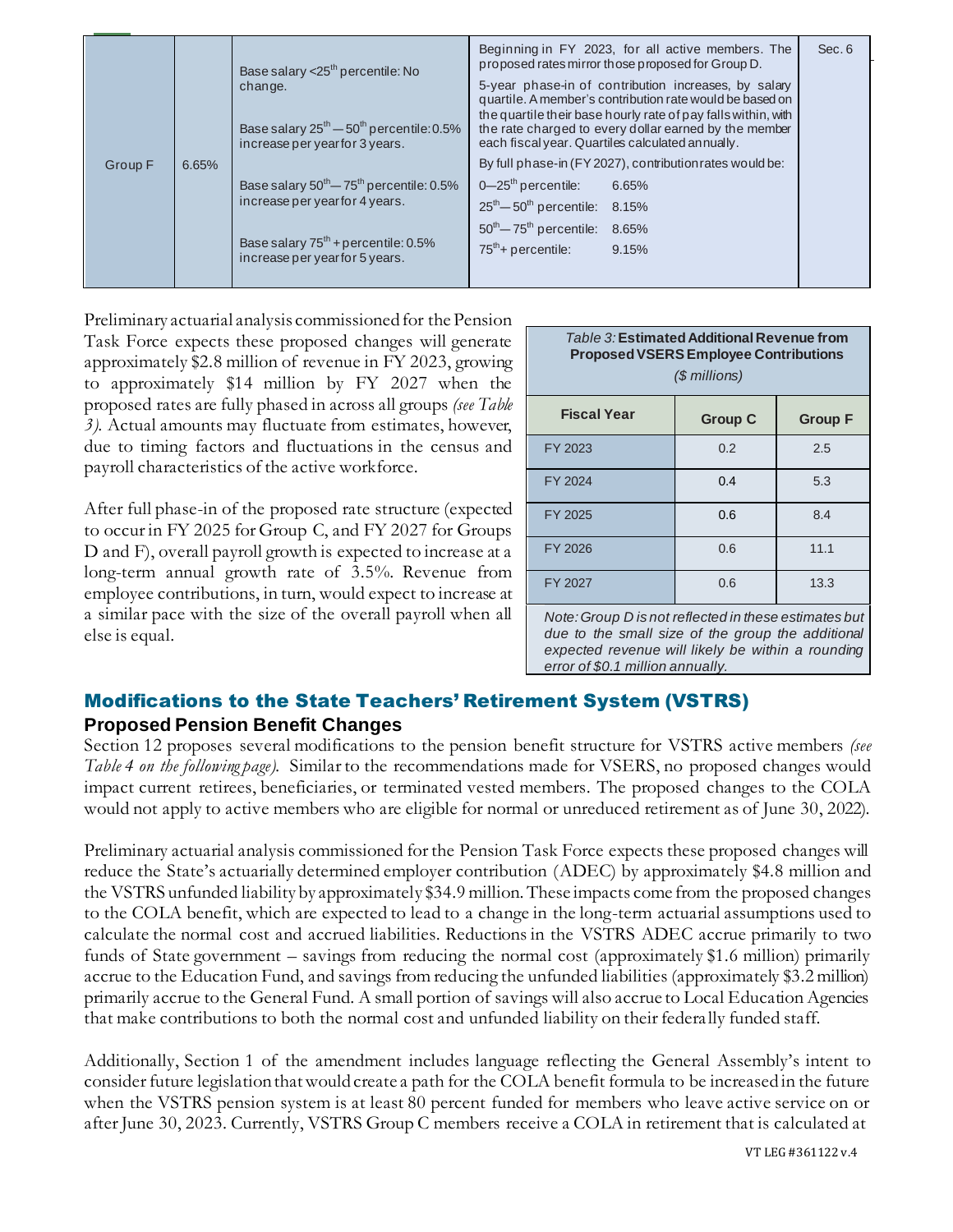50 percent of the net percentage change in the CPI. The legislative intent is to eventually increase the COLA formula for members who paid at least one year of the increased recommended employee contributions (see below) once the system reaches 80 percent funded, provided that doing so would not result in the fund falling below 80 percent funded. As of the FY 2021 actuarial valuation, which does not reflect any of the proposed changes in this bill, the VSTRS system is expected to reach 80% funded in approximately FY 2033.

Preliminary actuarial estimates reported to the Joint Fiscal Office by the Office of the State Treasurer indicate that if the necessary statutory changes to implement this recommendation were enacted now, they would increase the unfunded liability by approximately \$105 million. The ADEC would increase by approximately \$16 million if this potential future benefit is funded on the current amortization schedule. Rather than enshrining this future benefit into statute, which would immediately increase the unfunded liability and ADEC, the amendment reflects legislative intent to create a future process to consider this issue and evaluate its fiscal impacts prior to enacting any specific changes to benefits.

|                                                                                          | Table 4: VSTRS Current and Proposed Pension Provisions                                               |                                                                                                       |                                                                                   |                  |  |  |
|------------------------------------------------------------------------------------------|------------------------------------------------------------------------------------------------------|-------------------------------------------------------------------------------------------------------|-----------------------------------------------------------------------------------|------------------|--|--|
|                                                                                          | <b>Current</b>                                                                                       | <b>Proposed</b>                                                                                       | <b>Comments</b>                                                                   | <b>Bill Sec.</b> |  |  |
| Group C - All Active Members Hired After 7/1/90 Plus Former Group B Members as of 7/1/90 |                                                                                                      |                                                                                                       |                                                                                   |                  |  |  |
| <b>COLA</b>                                                                              | Member must receive a<br>retirement benefit for at<br>least 12 months before<br>receiving a COLA     | Member must receive a<br>retirement benefit for at<br>least 24 months before<br>receiving a COLA      | Proposed change would only apply to members<br>who are active on or after 7/1/22. | Sec. 12          |  |  |
| <b>COLA</b>                                                                              | Net percentage change in<br>the CPI used to calculate<br>the COLA has a $1\%$<br>minimum, 5% maximum | Net percentage change in<br>the CPI used to calculate<br>the COLA has a $0\%$<br>minimum, 4% maximum. | Proposed change would only apply to members<br>who are active on or after 7/1/22. | Sec. 12          |  |  |

#### **Proposed Employee Contribution Rates**

Section 11 proposes modifications to the member contribution rates paid by active VSTRS employees, beginning on July 1, 2022 *(see Table 5).* Employee contributions are made on a pre-tax basis and revenue is credited toward the normal cost of the member's future pension benefits, not toward the unfunded liability. Additional revenue raised through employee contributions reduces employer pension expenses (the ADEC) by paying a greater share of the total normal cost that would otherwise fall to the employer to pay. Most of the savings from higher employee contributions would accrue to the Education Fund.

| <b>Table 5: VSTRS Current and Proposed Pension Employee</b><br><b>Contribution Rates</b> |                          |                   |                   |                   |  |  |
|------------------------------------------------------------------------------------------|--------------------------|-------------------|-------------------|-------------------|--|--|
| <b>Current</b>                                                                           | <b>Proposed</b>          |                   |                   |                   |  |  |
|                                                                                          | <b>Base Salary Level</b> | <b>FY</b><br>2023 | <b>FY</b><br>2024 | <b>FY</b><br>2025 |  |  |
| <b>Members At Least</b><br>Age 57 or With At<br>Least 25 Years of                        | $<$ \$40,000             | 6.0%              | 6.25%             | 6.25%             |  |  |
| Service On<br>6/30/2010 pay 5.0%                                                         | \$40,000.01-\$60,000     | 6.50%             | 6.75%             | 6.75%             |  |  |
| Members Less Than<br>Age 57 or With Less                                                 | $$60,000.01 - $80,000$   | 6.75%             | 7.00%             | 7.50%             |  |  |
| Than 25 Years of<br>Service on 6/30/2010<br>pay 6.0%.                                    | \$80,000.01-\$100,000    | 7.00%             | 7.50%             | 8.25%             |  |  |
|                                                                                          | $$100,000.01+$           | 7.25%             | 8.00%             | 9.00%             |  |  |
| <b>Add'l Est. Revenue (\$ million)</b><br>6.2<br>8.7<br>10.3                             |                          |                   |                   |                   |  |  |

The Pension Task Force recommended

moving to a progressive contribution structure for VSTRS members, beginning in FY 2023. A rate structure with five fixed income brackets would be phased in over a three-year period. The member's effective contribution rate would be determined annually by the bracket that their base annual contract salary falls within, with that effective rate charged on every dollar earned by the member over the course of the year. Preliminary estimates by JFO based on active payroll data suggest that approximately \$10.3 million of additional revenue could be generated by full phase-in of the progressive rate structure in FY 2025, which will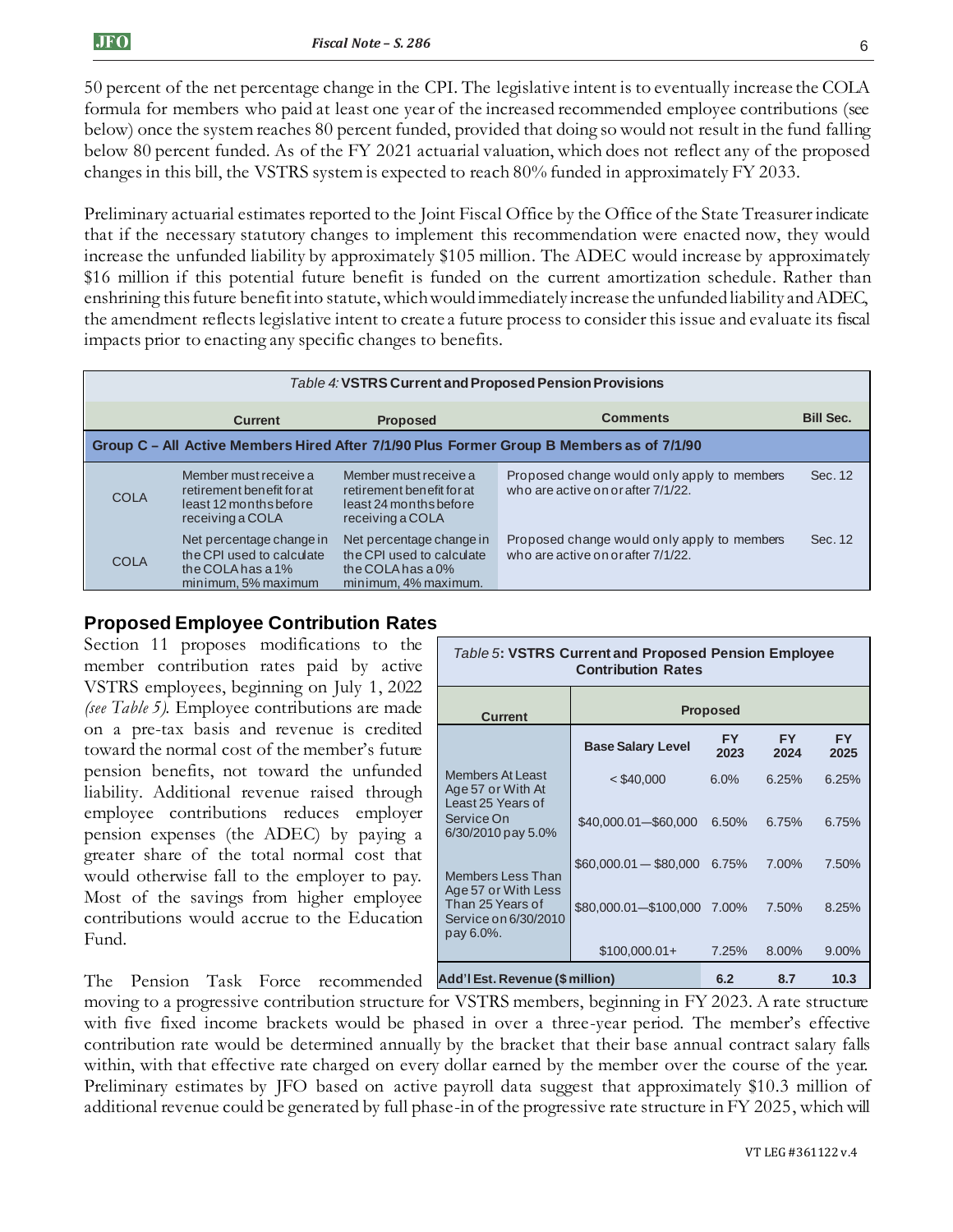reduce the Education Fund's contribution. Overall payroll growth is expected to increase at a long-term annual growth rate of 3.0%. Revenue from employee contributions, in turn, would expect to increase at a similar pace when all else is equal. However, actual revenues may fluctuate from estimates due to fluctuations in timing and the census and payroll characteristics of the active workforce.

#### Additional State Pension Contributions

#### **One-Time Contributions**

Section 17 contains \$200 million of one-time General Fund contributions to the two pension systems to pay down the respective unfunded liabilities — \$75 million to VSERS and \$125 million to VSTRS — in recognition of the fact that the VSTRS system has a significantly larger unfunded liability. Act 74 (2021) reserved \$150 million of FY 2021 general funds for pension funding initiatives, which Section 17 unreserves and appropriates equally to both systems. Section 17 also appropriates an additional \$50 million from FY 2022 general funds to the VSTRS system.

These one-time pension contributions would be made in FY 2022 and result in future recurring employer ADEC savings beginning two years in the future (FY 2024). Although the actual fiscal impact of these contributions will be determined by future actuarial valuations in conjunction with other experience factors, preliminary analysis commissioned by the Task Force estimates a Year 1 (FY 2024) impact of approximately \$7.3 million (VSERS) and \$12.2 million (VSTRS) of relative ADEC savings from one-time contributions of similar magnitudes. For VSERS, these savings would accrue to the funds of State government in proportion to their shares of the active payroll. For VSTRS, these savings would primarily accrue to the General Fund with a small portion accruing to Local Education Agencies on their federally funded staff.

#### **Recurring Additional State Contributions to the Pensions Systems**

Sections 6 and 11 propose ongoing commitments of State funds to further accelerate the pay-down of the unfunded pension liabilities. Beginning in FY 2024, the first year of anticipated ADEC savings from the impact of the one-time contributions, the State would make supplemental contributions above the actuarially recommended amount and effectively redirect the savings into further paying down the unfunded liabilities. These sections propose additional amounts to each system of \$9 million in FY 2024, \$12 million in FY 2025, and \$15 million in FY 2026. The amountswould then remain at \$15 million until the respective pension system reaches 90 percent funded. According to the FY 2021 actuarial valuations, which do not reflect any of the impacts of the proposed changes contained in this bill, the systems are expected to reach 90 percent funded in a status quo situation in FY 2034 (VSERS) and FY 2036 (VSTRS), respectively.

Section 6 proposes that the annual VSERS funding recommendation made by the Retirement Board shall reflect the actuarially determined employer contribution plus these additional payments toward the unfunded liability, with the total cost reflected in the annual percentage assessed to payroll across all the various employing agencies/departments and funds of state government. Section 11 proposes a similar requirement of the VSTRS Retirement Board to reflect the additional payment in its annual funding request; however, VSTRS employer pension costs are paid through a direct appropriation in the annual appropriations bill. These commitments would be subject to appropriations by future legislatures.

Like one-time contributions, recurring contributions in excess of the actuarially recommended amount are expected to have positive impacts; improving the systems' funded ratios, accelerating the pay down of the unfunded liability, and resulting in future ADEC savings. While the Pension Task Force commissioned actuarial analysis on similar recurring revenue scenarios, the impacts of this specific proposal have not been costed out by the actuaries to date.

#### Prefunding Other Post-Employment Benefits (OPEB)

VT LEG #361122 v.4 Prefunding retirement benefits like pensions and OPEB involves setting aside funds over the course of an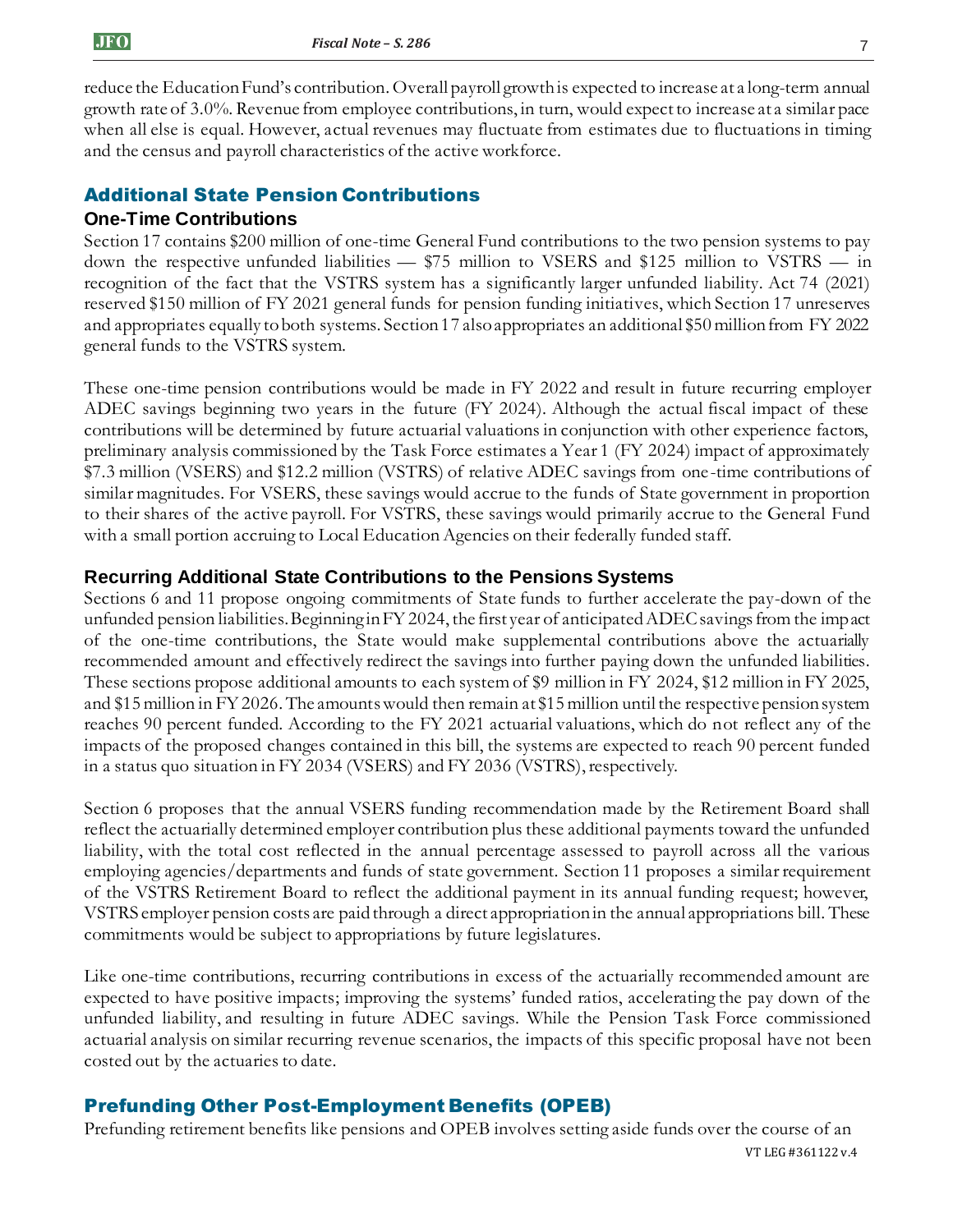active member's career, investing those assets, and using the compound investment gains to partially fund the cost of future benefits. The initial costs of moving to prefunding are higher than the current "paygo" system of paying the benefits for current retirees as they become due. However, prefunding itself substantially lowers the State's unfunded retirement liabilities and is more cost efficient over time since investment gains offset expenses to taxpayers in the future.

Prefunding requires the State to enact a statutory funding policy that meets actuarial review, then commit to future contributions above the paygo amount to build up a pool of surplus assets to be invested over time. At the end of the amortization period, the systems would be projected to have enough assets to fund the cost of benefits to future retirees, provided that the normal cost continues to be fully funded and all actuarial assumptions are met. With a statutory prefunding policy enacted, the assets of the two OPEB systems can be invested with VPIC with an assumed long-term rate of return that is currently 7.0 percent. By using a 7.0 percent rate of return to discount liabilities, rather than the 2.20 — 2.41 percent rates tied to the 20-year AA municipal bond rate that accounting rules require paygo systems to use, the unfunded OPEB liabilities would be reduced by approximately \$1.728 billion by the end of FY 2023 *(see Table 6).*

| Table 6: Estimated Impact of Prefunding OPEB                                                                                                                                                                                                                                                                                 |                                        |                               |                  |                                        |                               |                 |
|------------------------------------------------------------------------------------------------------------------------------------------------------------------------------------------------------------------------------------------------------------------------------------------------------------------------------|----------------------------------------|-------------------------------|------------------|----------------------------------------|-------------------------------|-----------------|
|                                                                                                                                                                                                                                                                                                                              |                                        | <b>State Employee OPEB</b>    |                  |                                        | <b>Teacher OPEB</b>           |                 |
|                                                                                                                                                                                                                                                                                                                              | FY 2023-<br><b>Status Quo</b><br>Paygo | FY 2023-<br><b>Prefunding</b> | Change           | FY 2023-<br><b>Status Quo</b><br>Paygo | FY 2023-<br><b>Prefunding</b> | Change          |
| 1. Rate of Return                                                                                                                                                                                                                                                                                                            | 2.41%                                  | 7.00%                         |                  | 2.20%                                  | 7.00%                         |                 |
| 2. Actuarial<br><b>Accrued Liability</b>                                                                                                                                                                                                                                                                                     | \$1,787,402,771                        | \$901,630,521                 | (\$885,772,250)  | \$1,519,502,091                        | \$683,414,665                 | (\$836,087,426) |
| 3. Fund Assets                                                                                                                                                                                                                                                                                                               | \$123,166.267                          | \$128,686,560                 | \$5,520,293      | \$14,955,429                           | \$15,657,836                  | \$702,407       |
| 4. Unfunded<br>Liability (2-3)                                                                                                                                                                                                                                                                                               | \$1,664,236,267                        | \$772,943,961                 | (S891, 292, 306) | \$1,504,546,662                        | \$667,756,829                 | (\$836,789,833) |
| 5. Normal Cost                                                                                                                                                                                                                                                                                                               | \$66,216,417                           | \$20,897,140                  | (\$45,319,277)   | \$56,584,557                           | \$15,104,597                  | (\$41,479,960)  |
| 6. Amortization<br>of Unfunded<br>Liability                                                                                                                                                                                                                                                                                  | \$55,898,305                           | \$43,680,845                  | (\$12,217,460)   | \$52,403,565                           | \$39,709,031                  | (\$12,694,534)  |
| 7. Total ADEC<br>$(5+6)$                                                                                                                                                                                                                                                                                                     | \$122,114,722*                         | \$64,577,985                  | (\$57,536,737)   | \$108,988,122*                         | \$54,813,628                  | (S54, 174, 494) |
| (*) Under Status Quo Paygo, the OPEB ADEC is not fully funded. Instead, only the paygo cost of providing benefits to current retirees is<br>appropriated. The proposed prefunding policy will require the ADEC (both the normal cost and the unfunded liability amortization payment)<br>to be fully funded in future years. |                                        |                               |                  |                                        |                               |                 |

Source: FY 2021 GASB 74 Valuations

Sections 7 and 13 contain the statutory funding policies required to prefund the OPEB benefits and fully fund the net unfunded liabilities by FY 2048. Like pensions, the OPEB prefunding is proposed to reflect an employer normal cost contribution to fund the future benefits of today's active members, plus an amortization payment toward the unfunded liabilities already earned by the active and retired workforce. These annual payments are made into a benefits fund, which pays the cost of benefits for current retirees from the proceeds of those contributions and the compound investment gains earned on those assets over time.

Like how pensions are funded, Section 7 proposes that the VSERS OPEB contribution amount be recommended annually by the Retirement Board and paid from an assessment charged to the funds of State government in proportion to their share of the active payroll. Typically, approximately 40 percent of these costs are paid from the General Fund, with federal and special funds paying the remainder. Likewise, Sections 13 and 14 propose to mirror the VSTRS pension funding structure by paying the OPEB normal cost from the Education Fund and the unfunded liability amortization payment (net of contributions from LEAs) from the General Fund. Furthermore, Section 17 unreserves \$14 million of FY 2021 Education Fund that were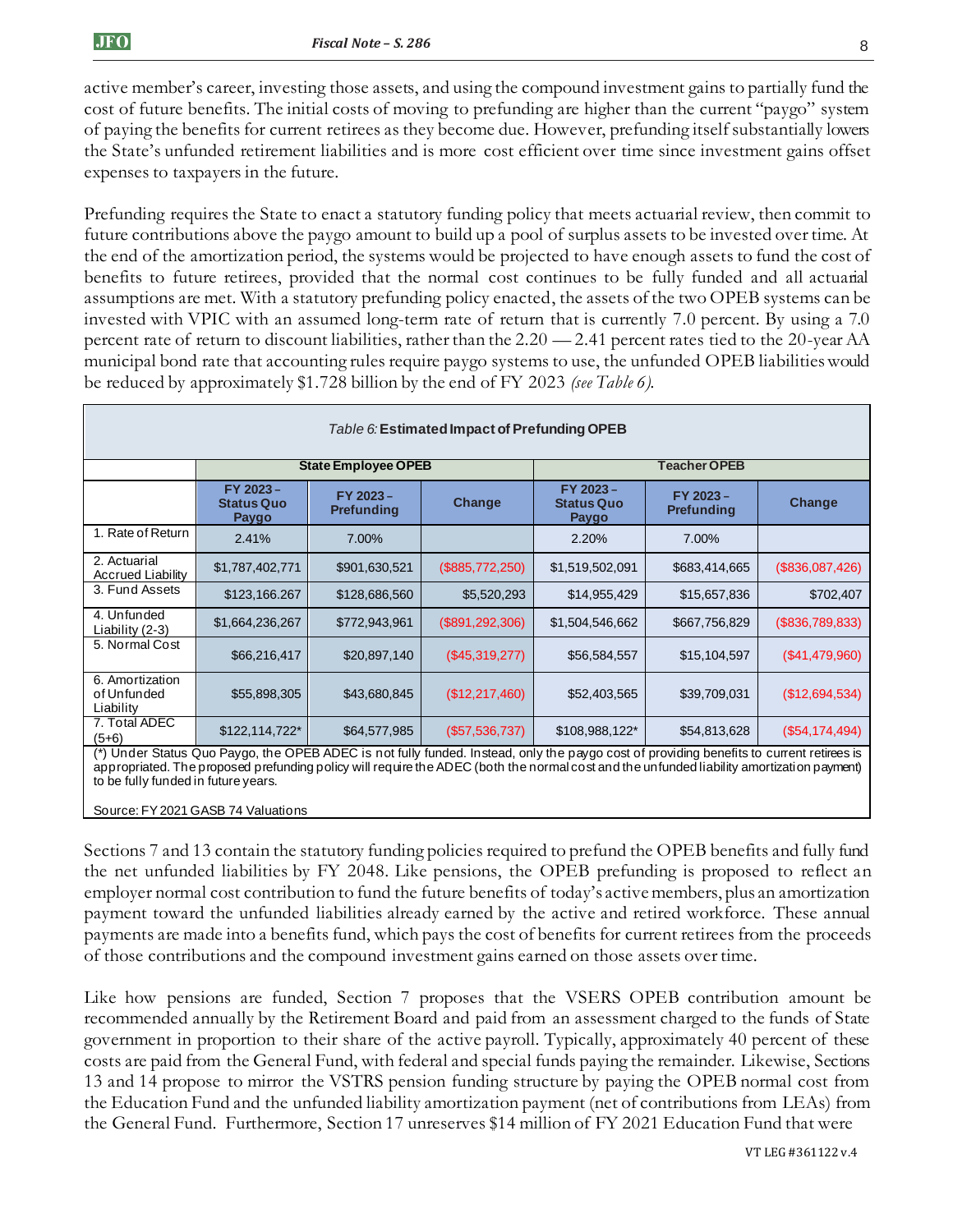reserved in Act 74 (2021) and appropriates \$13.3 million of those funds to the Retired Teachers' Health and Medical Benefits Fund (teacher OPEB). This one-time appropriation will help seed the initial stages of prefunding these benefits while hedging against short-term volatility in investment performance, premium costs, plan experience, and other uncertainties. The VSERS OPEB fund, which received \$52.4 million from unreserved, undesignated General Fund surplus in FY 2021 per 32 V.S.A. § 308c(a)(3), has sufficient funding to begin prefunding without the need for additional initial appropriations for this purpose. Beginning in FY 2023:

- Prefunding VSERS OPEB is expected to have an increased cost of approximately \$22.2 million to all the funds of State government in proportion to their shares of the active payroll. Moving to prefunding would reduce the VSERS OPEB unfunded liabilities by approximately \$891.3 million.
- Prefunding VSTRS OPEB is expected to have an increased cost of approximately \$15.1 million to the Education Fund and \$5.5 million to the General Fund. Moving to prefunding would reduce the VSTRS OPEB unfunded liabilities by approximately \$836.8 million.

Additionally, Section 15 proposes to repeal the July 1, 2023 sunset for the annual charge for teacher health care paid by Local Education Agencies per [16 V.S.A. §](https://legislature.vermont.gov/statutes/section/16/055/01944d) 1944d. This language would continue the practice of LEAs making annual contributions for teachers hired after July 1, 2015.In FY 2023, these charges are expected to generate approximately \$6.1 million, which offsets the cost to the State of providing OPEB benefits.

# Summary Chart – Preliminary Estimates of Fiscal Impacts by Fund

*Table 7* summarizes the preliminary expected relative fiscal impacts of the various provisions contained in S.286, and *Table 8* on the following page summarizes the additional state investments and impacts to the unfunded retirement liabilities by system. At the time of publication, the FY 2023 pension funding levels recommended by the pension boards of trustees and included in the Governor's Recommended budget reflect status quo – not the impacts of these proposed modifications. This is due to timing reasons — the funding recommendation is typically informed by the actuarial valuation for the most recently *completed* fiscal year (so the FY 2021 valuation informed the FY 2023 funding recommendation) and the proposed changes contained in S.286 have not yet been enacted. Actuarial analysis that incorporates the proposed changes, which would take effect beginning in FY 2023, would be required for the pension trustees to revise the funding requests for FY 2023.

| Table 7: Preliminary Estimates of Anticipated FY23 Budget Impact of S. 286<br>(\$ millions) |                    |                                                      |                 |  |
|---------------------------------------------------------------------------------------------|--------------------|------------------------------------------------------|-----------------|--|
| <b>State Employees</b>                                                                      | <b>FY23</b>        | <b>Teachers</b>                                      | <b>FY23</b>     |  |
| <b>Current FY23 Budget For Employer Contribution</b>                                        |                    | <b>Current FY23 Budget For Employer Contribution</b> |                 |  |
| Pension - Normal and Unfunded Liability                                                     | 124.2 all funds    | Pension - Normal                                     | 40.7 Ed Fund    |  |
| OPEB/Retiree Health Care- PayGo                                                             | 43.7 all funds     | Pension - Unfunded Liability                         | 157.5 GF        |  |
| Total (payroll assessment funded)                                                           | 167.9 all funds    | OPEB/Retiree Health Care- PayGo                      | 29.6 GF         |  |
|                                                                                             |                    | Total                                                | 227.8 all funds |  |
| S.286 Estimate Budget Need<br><b>FY23</b>                                                   |                    | S.286 Estimate Budget Need                           | <b>FY23</b>     |  |
| Pension - Normal and Unfunded Liability                                                     | 112.7 all funds    | Pension - Normal                                     | 32.9 Ed Fund    |  |
| <b>OPEB Prefund - Normal and Unfunded Liability</b>                                         | 64.6 all funds     | Pension - Unfunded Liability                         | 154.3 GF        |  |
| Total (payroll assessment funded)                                                           | 177.3 all funds    | <b>OPEB Prefund - Normal</b>                         | 15.1 Ed Fund    |  |
|                                                                                             |                    | <b>OPEB Prefund - Unfunded Liability</b>             | 35.1 GF         |  |
|                                                                                             |                    | Total                                                | 237.4 all funds |  |
| <b>FY23 Total Budget Impact</b>                                                             | <b>9.4 GF FY23</b> | <b>FY23 Budget Impact</b>                            |                 |  |
| Address with \$10 million onetime GF in FY23,                                               |                    | <b>Education Fund - OPEB</b>                         | 15.1            |  |
| a transition year to help agencies and                                                      |                    | <b>Education Fund - Pension</b>                      | $-7.8$          |  |
| departments unable to absorb the increase in<br>payroll assessment needed for FY23          |                    | General Fund - OPEB                                  | 5.5             |  |
|                                                                                             |                    | General Fund - Pension                               | $-3.2$          |  |
|                                                                                             |                    | Total                                                | 9.6             |  |